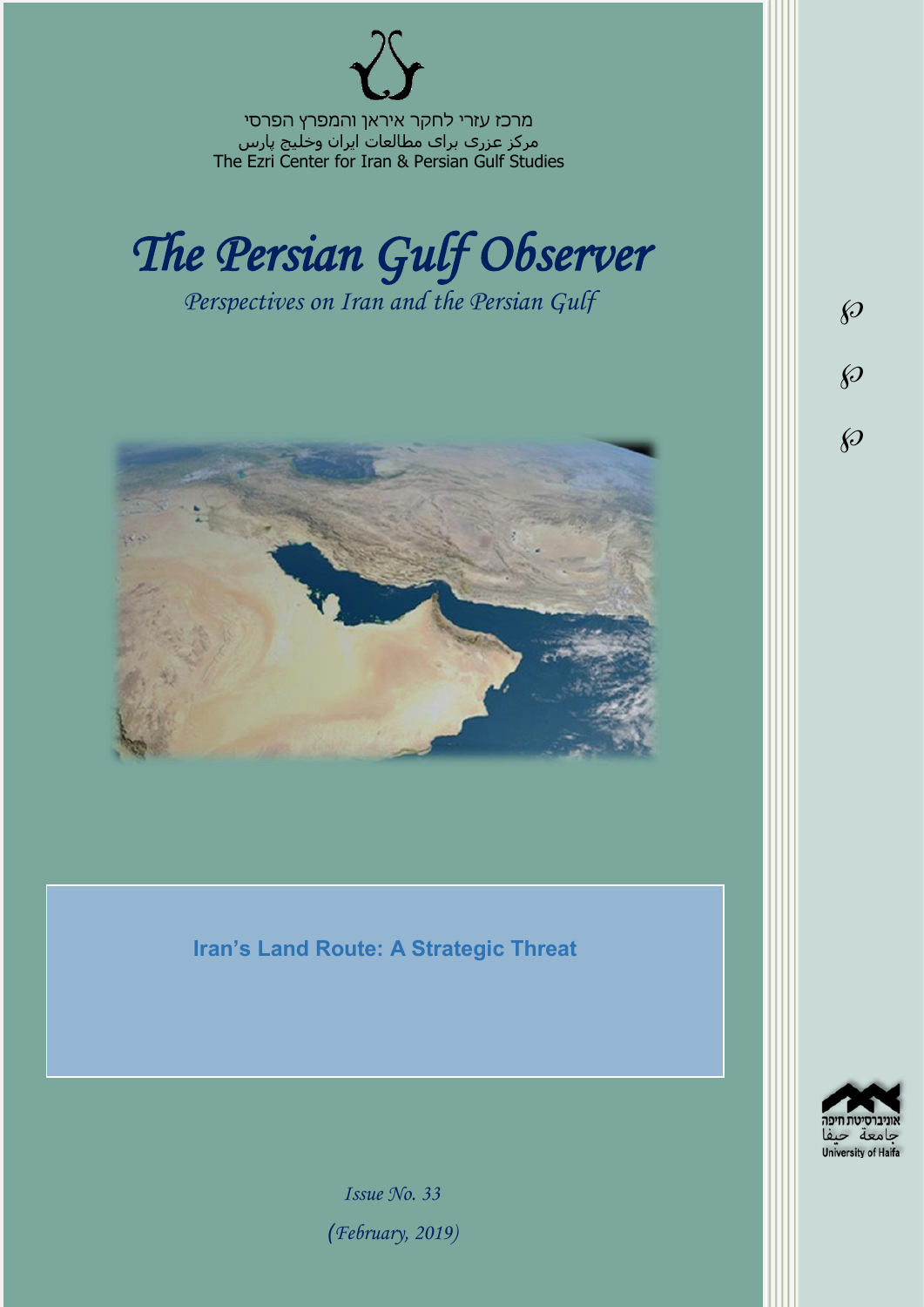Attached please find the 33rd issue of Persian Gulf Observer, titled " *Iran's Land Route: A Strategic Threat* by The Ezri Center's research fellow, Mr. Yossi Mansharof.

The Persian Gulf Observer: Perspectives on Iran and the Persian Gulf is published periodically by The Ezri Center for Iran & Persian Gulf Studies at the University of Haifa, expressing the views and analysis of the Ezri center's researchers on various issues concerning the Persian Gulf region and the countries which lay by its shores.

You are most welcome to follow the Ezri Center's tweets at: <https://twitter.com/EzriCenter> , be our friend on Facebook: [https://www.facebook.com/pages/The-Ezri-Center-for-Iran-and-](https://www.facebook.com/pages/The-Ezri-Center-for-Iran-and-Persian-Gulf-Studies/141080069242626)[Persian-Gulf-Studies/141080069242626](https://www.facebook.com/pages/The-Ezri-Center-for-Iran-and-Persian-Gulf-Studies/141080069242626) Watch and listen to conferences and lecturers at the Center's YouTube channel:

<https://www.youtube.com/channel/UCZdzvlhv7a8nxLjYZdaz68Q>

and visit our site:<http://gulfc.haifa.ac.il/>

## DOG DOG DOG DOG DOG DOG DOG

להלן הגיליון ה- 33 של Observer Gulf Persian ובו מאמר שכותרתו *" המסדרון הקרקעי של איראן – איום אסטרטגי"* מאת מר יוסי מנשרוף, עמית מחקר במרכז עזרי.

יתפרסם בתדירות תקופתית ע"י The Persian Gulf Observer: Perspectives on Iran and the Persian Gulf מרכז עזרי לחקר איראן והמפרץ הפרסי באוניברסיטת חיפה, ובו מוצגים מאמרי דעה, פרי- עטם של חוקרי המרכז על מגוון נושאים מאזור המפרץ הפרסי והמדינות השוכנות לחופיו.

, https://twitter.com/EzriCenter אנו מזמינים אתכם לעקוב אחרי ציוצי המרכז בטוויטר בכתובת:

[https://www.facebook.com/pages/The-Ezri-Center-for-Iran-and-](https://www.facebook.com/pages/The-Ezri-Center-for-Iran-and-Persian-Gulf-Studies/141080069242626):כהיות חברים שלנו בפייסבוק:

[Persian-Gulf-Studies/141080069242626](https://www.facebook.com/pages/The-Ezri-Center-for-Iran-and-Persian-Gulf-Studies/141080069242626)

לצפות ולהאזין לכנסים והרצאות בערוץ היו-טיוב של המרכז:

<https://www.youtube.com/channel/UCZdzvlhv7a8nxLjYZdaz68Q>

<http://gulfc.haifa.ac.il/> ולבקר אותנו באתר הבית: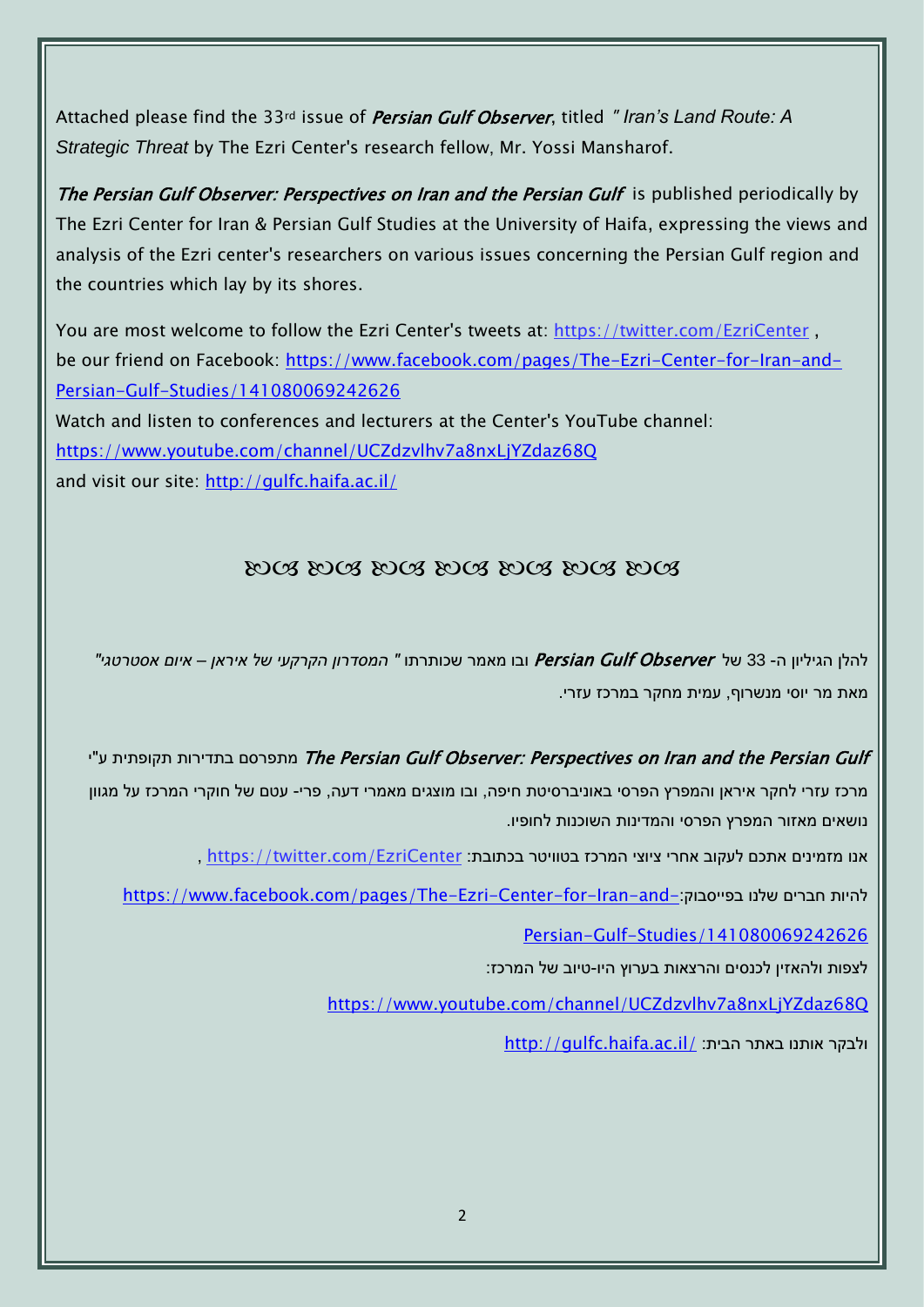## **Iran's Land Route: A Strategic Threat**

## By Yossi Mansharof

Establishing a land route (or, a bridge or corridor) from the Persian Gulf to the Mediterranean Sea is a central pillar of Iranian policy in the region. Iran saw the threat to it from ISIS as an opportunity in this regard. Despite the real threat to Iran's territorial integrity and the stability of the Iranian regime posed by ISIS, the international crisis created by the latter's conquests and terror attacks provided Iran with a golden opportunity to realize its ambitions for regional expansion.

ISIS attacks on Iranian territory and the possibility that it would gain widespread attraction from Sunni minorities in Iran were a real threat to Iran. Nevertheless, as a result of Iranian leader Khamenei's strategic decision according to which Iran needed to fight against ISIS in Syria and Iraq or it would be compelled to fight against it in the streets of Teheran, and thanks to the assaults on ISIS by the international coalition led by the United States – Iran was rescued from this threat and used it to strengthen its military presence in Syria and Iraq. This Iranian military deployment consists of Iranian forces – the Islamic Revolutionary Guard Corps (IRGC), the Iranian army and the Basij – as well as a variety of Shi'ite militias under the control of IRGC Quds Force leader, Qassem Soleimani.

The land route extends from Iran to Iraq, and from there to Syria's Abu Kamal by way of Al-Qa'im, and then to the Syrian Golan Heights and Lebanon, and would be under the control of Iran or its proxies. The latter include trans-national Shi'ite militias made up of the Lebanese Hezbollah, the Afghan Fatemiyoun, the Pakistani Zeinabiyoun and the various Iraqi Shiite militias under the banner of Al-Hashd al-Shaabi (Popular Mobilization Forces)

At its inception, the route was to accomplish two of Teheran's strategic goals in the region:

First, considering the Assad regime's major territorial losses to the Syrian rebels, Al-Qaeda affiliates and ISIS (until the Russian intervention in the Syrian Civil War in 2015), Iran prepared itself for the possible overthrow of that regime and sought to secure independent and direct access to Hezbollah and to the Syrian-Israeli border. As per the declarations of senior Iranian officials, Tehran sought to assure that the area around the Syrian-Israeli border would continue to serve as a possible launching ground for attacks against Israel and that Hezbollah would continue to receive military assistance from Iran. Hence the ground route was designed to preserve and deepen Iran's grip in Syria and Lebanon even in the case that Assad's regime would fall.

Second, Tehran sought to leverage the crises of the Arab Spring and ISIS in Syria in order to widen the front against Israel's northern border, to include the Syrian Golan Heights as well as Lebanon. In the framework of such a project, the Syrian-Israeli border was slated as an Iranian outpost. The outpost was meant to include a forward base for Iran – whether in order to launch rocket attacks against Israel or to initiate ground incursions within the context of Hezbollah's intentions to conquer territory in northern Israel. According to the plan devised by Iran, the intervention force would come from the IRGC Quds Force, and it was also expected to include militants form Hezbollah and Iraqi militias supported by Iran, including Al-Nujaba and apparently Asa'ib Ahl al-Haq as well.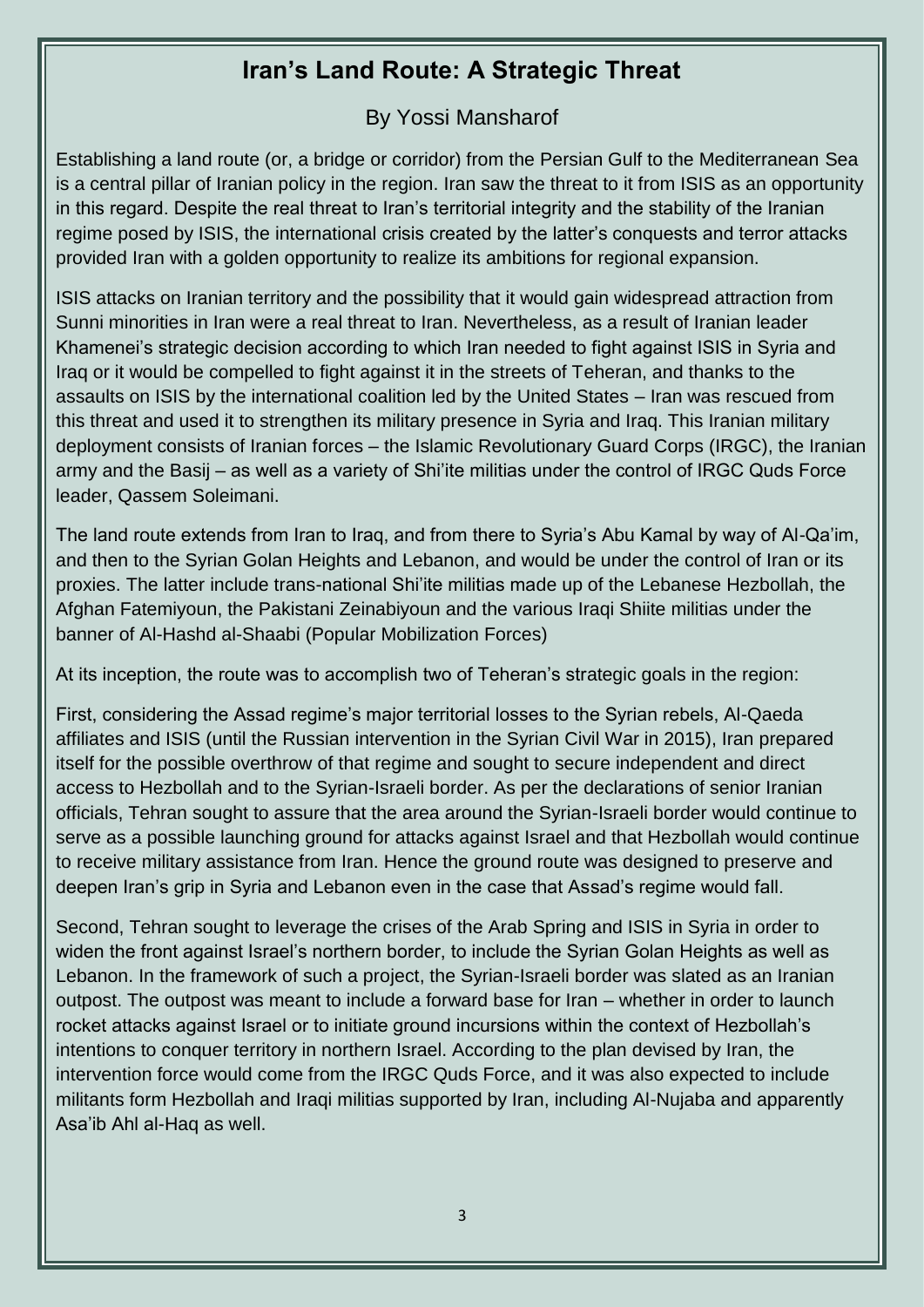So far, Israel has shown great determination to prevent the Quds Force and Hezbollah from establishing a missile base on the Syrian Golan Heights. In this context, Israel eliminated a senior Quds Force officer, Mohammad Ali Allahdadi, along with five other Quds Force members accompanying him, in the Syrian Golan Heights near Quneitra in January 2015. It did the same to members of a cell in Hezbollah's elite Radwan Unit, including Jihad Mughniyeh, the commander of the Hezbollah forces operating in the Syrian Golan Heights. In retaliation, Hezbollah ambushed and killed two IDF soldiers at Har Dov.

Moreover, Israel attacked Hezbollah bases in the Syrian Golan Heights through hundreds of Israeli aerial strikes in Syria in recent years. Likewise, and as a preventive measure, in October 2017 Israel revealed the identity of the Hezbollah commander appointed by Nasrallah in June 2016 for the Syrian Golan Heights front as Munir Ali Naim (Haj Hasham).

Israel has additionally shown its resolve to prevent the advance of the land route in Iraqi territory as well. According to reports in Persian Gulf state media, Israel carried out aerial attacks in July 2018 against Shi'ite militia installations that were being used to transfer weapons to Syria, as well as against Iraqi Shi'ite militias on the Iraqi-Syrian border near Abu Kamal.

The land route is part of Iran's overarching strategy to put Israel under siege composed by considerable threats on its fronts. Iran has created the threat of a massive missile assault from Hamas and the Islamic Jihad in the south of Israel and from Hezbollah in the North; and it would like to create the same type of threat from Syrian territory as well. Moreover, Iran encourages terrorist attacks in the West Bank, primarily through Unit 133 of Hezbollah – the unit specifically designated to help the Palestinians. According to Iran's strategy, this siege will deter Israel from attacking Iran's nuclear facilities by forcing it to occupy itself with the neutralization of these Iranian-backed organizations instead.

The land route plan was born out of the disruption of Iran's original intentions to create a sea route to the shores of Lebanon and Syria. However, since Iranians ships are not allowed passageway through the Suez Canal on account of the volatility of relations between Teheran and Cairo, current geo-political conditions prevent Iran from realizing such a strategy. And even though the IRGC claimed in November of 2018 that Iran had a naval foothold on the Mediterranean Sea, it does not appear that this claim has any basis. Rather, it appears that due to Russian influence on Syria, Iran is not permitted to hold any naval bases there and must content itself to being hosted by the Russian naval base in Latakia. According to a report from November 2017, Assad also denied an Iranian request for the fifty-year lease of a Syrian port. Hence the route will currently not extend to the Syrian coastline.

Considering the Israeli attacks in Syria, the land route would represent an important complement to the Iranian airlift to the airports of Damascus and Beirut. The IRGC use this airlift to transfer weapons and missile technology as a part of the plan to improve the precision of Hezbollah missiles. However, by its very nature, the airlift limits the size of the parts that can be transferred. And since the land route would provide greater flexibility in the size and quantity of the material transferred to Hezbollah, it would better serve Iran's needs. Recently a third dimension was added to the route when Iran and Iraq signed an agreement to build a rail line from Shalamcheh in southern Iran to Basra, and from there to Latakia in Syria.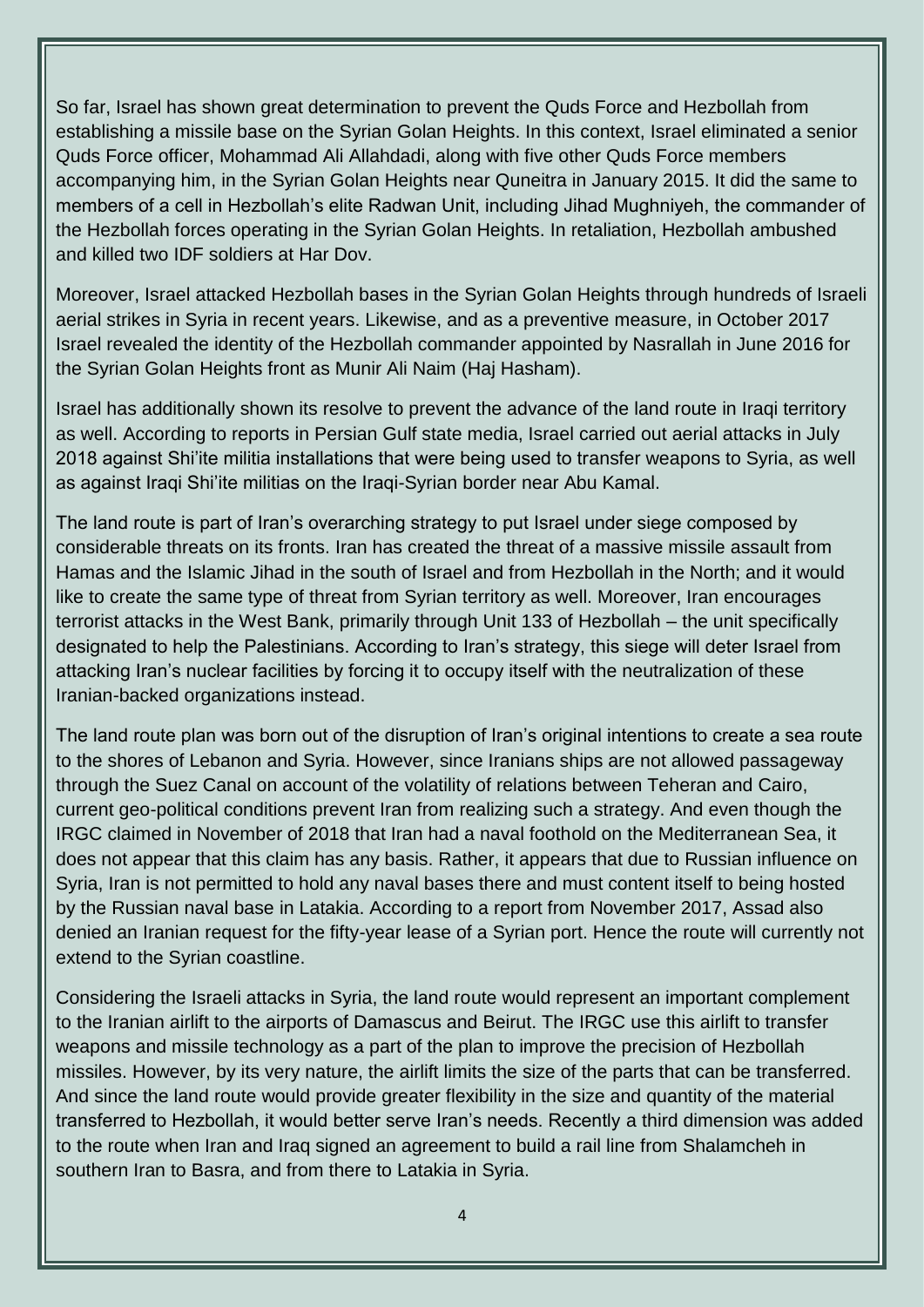Senior Iranian government officials refrain from publicly declaring their strategy of a land route. This is in line with Iran's policy of tireless efforts to quietly establish a foothold in Syria and Lebanon, with an eye to the inherent internal sensitivity towards attempts by Iran to establish itself in Syria. Nonetheless, elements close to the IRGC have referred to the land route on several occasions. Mashreghnews, a website close to the IRGC, called the land route, "Israeli Prime Minister Netanyahu's nightmare," and "a game changer in East Asia, and even in the world." Ja'afar al-Husseini, the spokesman for the Iraqi Kataib Hezbollah militia, declared that the Iraqi militias were deployed to safeguard the artery from Iraq to Syria, and from there to Beirut. Abu Mahdi al-Muhandis, the commander of the Iraqi Shi'ite militia umbrella organization. Al-Hashd al-Shaabi, and an ally of the Quds Force Commander, Qassem Soleimani, declared that the establishment of the land route is an inalienable right of the Axis of Resistance.

The actors seriously preventing Iran from advancing its strategy of a land route are Israel, the United States and the Kurds. As senior Israeli officials have stated, ongoing Israeli attacks have prevented Iran from fully implementing its plan to establish itself in Syria; and therefore, the weaponry and the order of battle that Iran brings through the land route is far from what was envisioned in its original plan. So, for example, Iran had planned on installing enhanced antiaircraft capabilities, as well as advanced UAVs.

American forces however are only allowed to fight against ISIS forces, and not against Iran. Nevertheless, they are stationed at the strategic junction of Tanf on Syria's eastern border with Iraq and adjacent to the Iranian land route, and so represent an additional obstacle dampening Iran's plans to advance its land route strategy. Hence it would have been important for the United States to maintain its military presence in Syria. Yet it was this very military presence that made the United States particularly vulnerable to attacks by the Quds Force and its proxies. And so, it would appear that American vulnerability was an additional consideration in the White House's decision to pull out of Syria. The United States is simply not interested in a direct military confrontation with Teheran. Of course, the American withdrawal will weaken the Kurdish position, given that the Kurds presence in nearby Sinjar in Iraq and in the area west of there in Syria also impedes the expansion of the Iranian route.

The Iranian land route is likely to present a serious threat to the stability of Jordan and to the rule of King Abdullah. As a result, it has produced great concern among Jordanian authorities. In line with King Abdullah's worries about the establishment of Iranian and pro-Iranian forces in the area and especially on his country's norther border, he had already warned about the creation of a Shi'ite crescent in the area as early as 2004. The IRGC have expressed their hope throughout the last decade to arm Palestinians in the West Bank by way of Jordan; however, they were met with Jordanian refusal. In the worst-case scenario, Jordan's King Abdullah could allow Iran to orchestrate terror attacks against Israel and Saudi Arabia from his territory so as to appease Iran and to try to prevent it from undermining his authority.

It seems that the Trump administration recently rejected the Israeli government's request to impose sanctions on the Lebanese army in view of the cooperation of some army circles with Hezbollah in order to allow the latter to smuggle technology designed to improve the accuracy of its missiles through Beirut International Airport. Nevertheless, it is critical that the American government enforce its sanctions against Iranian airlines – such as Mahan Air, Iran Air and Qeshm Air – that bring logistical and military aid as well as IRGC fighters and Shi'ite militiamen from Iran